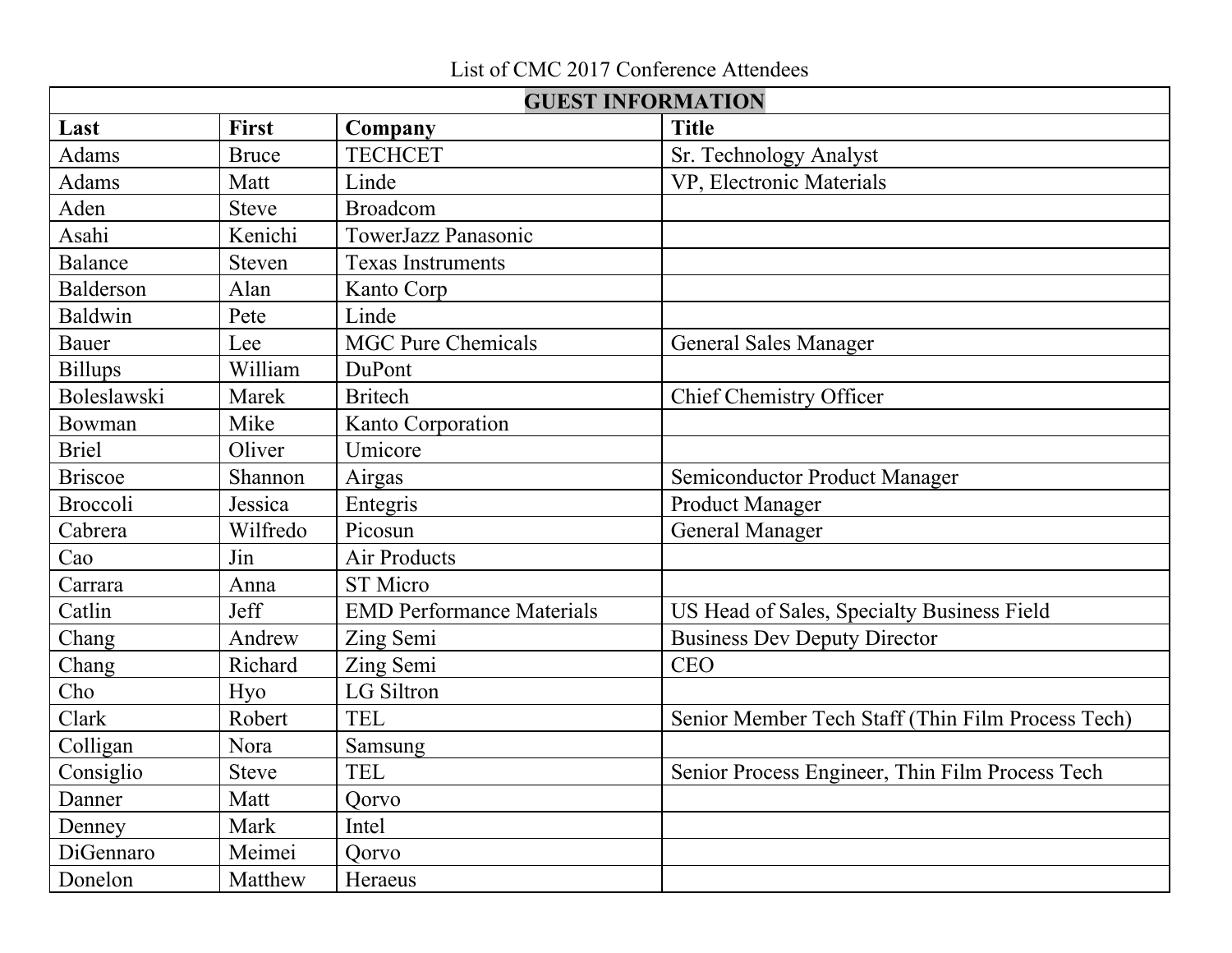| Dyer       | Tim       | <b>TECHCET</b>                     | Sr. Market Analyst                                                         |
|------------|-----------|------------------------------------|----------------------------------------------------------------------------|
| Dyke       | Alan      | Johnson Matthey                    |                                                                            |
| Eloff      | Stephanie | <b>Moses Lake Industries</b>       |                                                                            |
| Enami      | Hiromichi | Hitachi High Tech                  | Corporate Adviser, Process Equip. Business Strategy                        |
| Extra      | Prepaid   | Coorstek                           |                                                                            |
| Faught     | Jack      | Linde                              | Head of Isotope Products                                                   |
| Garve      | Jan-Peter | GlobalFoundries                    | Head of Materials & Utilities Dresden/Global Supply<br>Management          |
| Gleason    | Barb      | <b>Superior Technical Ceramics</b> | Market & Application Engineer                                              |
| Gould      | Jeff      | Infineon                           |                                                                            |
| Moser      | Tom       | Johnson Matthey                    |                                                                            |
| Gray       | Tisha     | <b>Moses Lake Industries</b>       |                                                                            |
| Harris     | Jason     | Cypress                            | Sr. Lead Source Manager, Materials, Capital<br>Equipment                   |
| Heaton     | Thomas    | SiVance/Milliken                   |                                                                            |
| Hemphill   | Jeff      | Intel                              | <b>Staff Materials Technology Dev. Engineer</b>                            |
| Hengst     | Richard   | Coorstek                           |                                                                            |
| Horn       | Michael   | Infineon                           |                                                                            |
| Hyatt      | Delton    | Mega Fluid Systems                 | President                                                                  |
| Jones      | Scott     | <b>KPMG</b>                        | <b>Managing Director - Strategy</b>                                        |
| Joo        | Joon      | <b>MGC Pure Chemicals</b>          | <b>Technical Sales Manager</b>                                             |
| Joseph     | Eric      | <b>IBM</b>                         | Senior Manager, Research Staff Member Advanced<br>Materials & Process Tech |
| Joshi      | Pratik    | Samsung                            |                                                                            |
| Juradja    | Darron    | <b>Brewer Science</b>              | Director, Semiconductor Business Unit                                      |
| Kaneshige  | Chad      | <b>Texas Instruments</b>           |                                                                            |
| Keefe      | Timothy   | Schrodinger                        | Director, Business Dev. Materials Science                                  |
| Ketola     | Barry     | Dow Corning                        |                                                                            |
| King       | Laurie    | <b>Broadcom</b>                    |                                                                            |
| Koh        | Wongyong  | <b>UP Chemical Co</b>              |                                                                            |
| Korczynski | Edward    | <b>TECHCET</b>                     | Marketing Director and Sr. Technology Analyst of                           |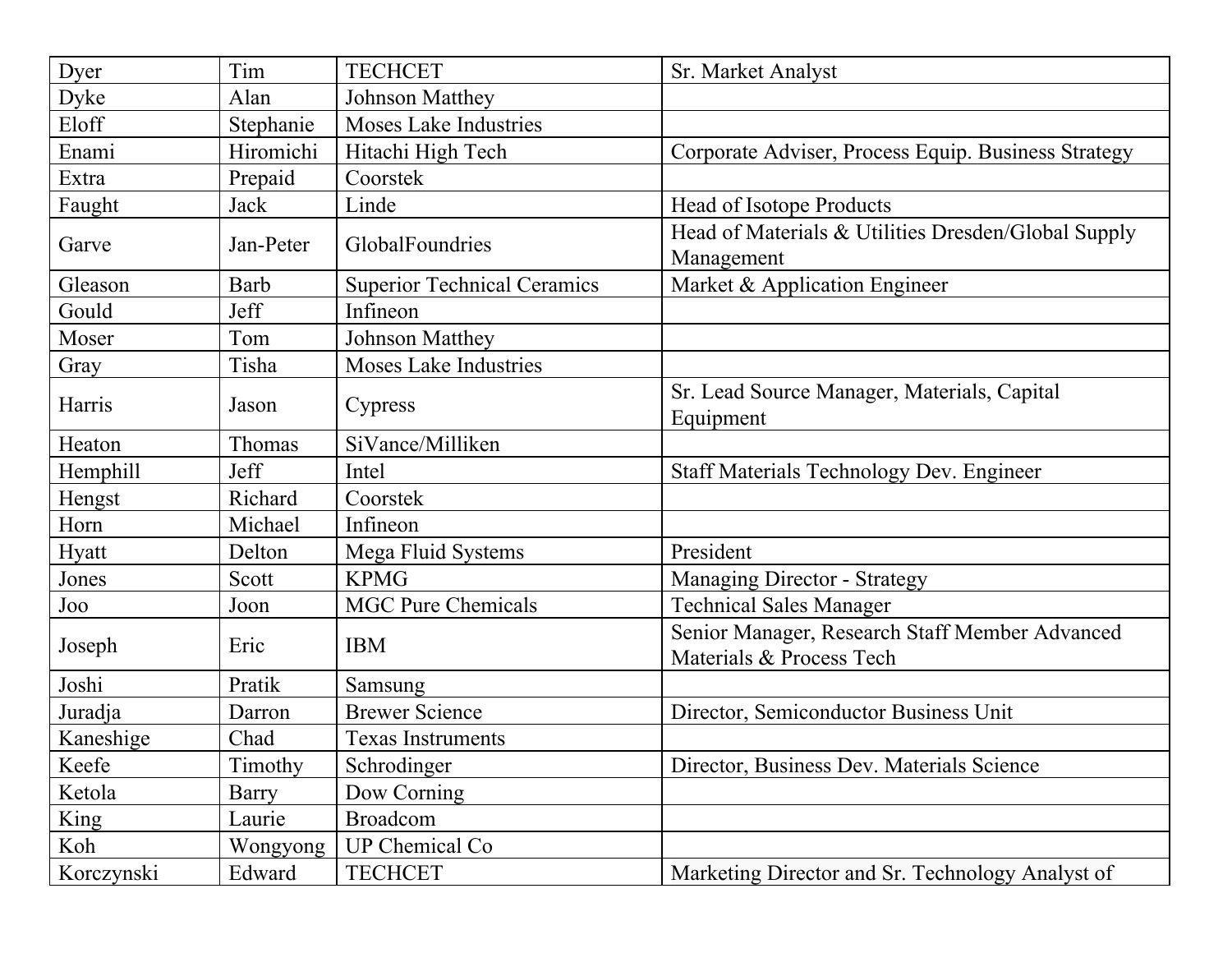|             |               |                                    | <b>TECHCET</b>                                                          |
|-------------|---------------|------------------------------------|-------------------------------------------------------------------------|
| Kraft       | Michael       | 3DIcon / Coretec                   | <b>CEO</b>                                                              |
| Kulus       | Mike          | Dow                                | Director, Strategic Mktg. Semi Technologies                             |
| Lamack      | Joe           | Air Products                       | Rare Gas Business Manager                                               |
| Laxman      | Ravi          | Linde                              | Product & Business Manager                                              |
| Lee         | Joanna        | Oorvo                              |                                                                         |
| Leto        | David         | <b>Broadcom</b>                    |                                                                         |
| MacDonald   | Alister       | Alcane                             |                                                                         |
| Marlow      | Matthew       | Entegris                           | <b>Senior Product Mgr Specialty Gases</b>                               |
| McEachran   | Nicole        | <b>Moses Lake Industries</b>       |                                                                         |
| McKenna     | <b>Thomas</b> | <b>Texas Instruments</b>           | Silicon Materials Technologist, Senior Member<br><b>Technical Staff</b> |
| McLaughlin  | Kevin         | <b>SACHEM</b> Inc.                 | <b>Business Director, Electronic Materials</b>                          |
| McNeil      | Fred          | Matheson                           | Global Product Manager, Electronic & Solar Group                        |
| Milani      | Michael       | <b>EMD</b> Group                   | <b>Supplier Quality Manager</b>                                         |
| Mogudala    | Arathi        | <b>Digital Specialty Chemicals</b> |                                                                         |
| Morita      | David         | <b>Boulder Scientific Company</b>  |                                                                         |
| Oga         | Tommy         | Gigaphoton Inc.                    | Chief Application Engineer, Technical Mktg.                             |
| Oliveri     | Richard       | Materion                           |                                                                         |
| Patel       | Babu          | <b>Strem Chemicals Inc</b>         |                                                                         |
| Pettit      | Dave          | DuPont                             |                                                                         |
| Pigur       | Bjoern        | <b>Digital Specialty Chemicals</b> |                                                                         |
| Puhakka     | Risto         | <b>VLSI</b> Research               |                                                                         |
| Qiu         | Lu            | Valqua America, Inc.               | General Manager, Sales & Engineering Group                              |
| Quadir      | Tariq         | <b>Superior Technical Ceramics</b> |                                                                         |
| Rangwala    | Khozeima      | Qorvo                              |                                                                         |
| Ray         | Scott         | HighQ                              |                                                                         |
| Raynor      | Mark          | Matheson                           |                                                                         |
| Robichaux   | Laura         | SACHEM Inc.                        |                                                                         |
| Rosenthal   | Chris         | <b>TOK America</b>                 | Manager, Business Building & New Ventures                               |
| Sagemueller | Tanja         | Nexperia                           |                                                                         |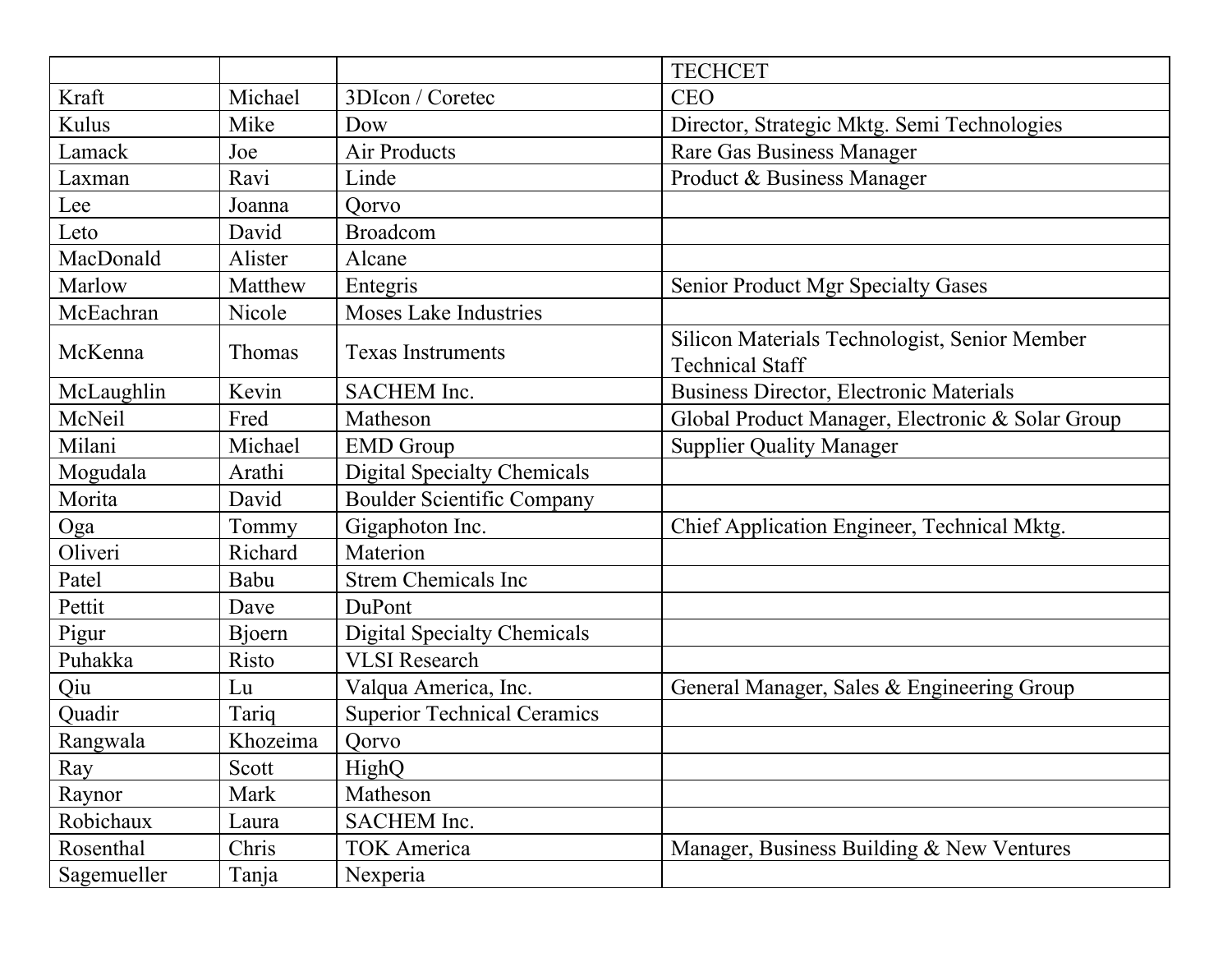| Scoggins       | Troy      | Entegris                          | Director Technology and Development                      |
|----------------|-----------|-----------------------------------|----------------------------------------------------------|
| Scott          | Diane     | <b>TECHCET</b>                    | Sr. Technology Analyst                                   |
| Shen           | Yulong    | Qorvo                             | Process Development Engineer                             |
| Sher           | Meena     | <b>TECHCET</b>                    | <b>CMC Coordination Manager</b>                          |
| Shon-Roy       | Lita      | <b>TECHCET</b>                    | <b>CEO</b>                                               |
| Spiegelman     | Jeffrey   | <b>RASIRC</b>                     |                                                          |
| Stafford       | Nathan    | Air Liquide                       | Global Product Manager, Emerging Speciality<br>Materials |
| Starostina     | Julia     | Cryoin                            |                                                          |
| <b>Stork</b>   | Hans      | <b>ON</b> Semiconductor           | CTO & Senior VP Corporate Research & Development         |
| Strupp         | Joel      | <b>Texas Instruments</b>          |                                                          |
| Sundqvist      | Jonas     | <b>TECHCET</b>                    | Senior Technology Analyst & BALD Engineering<br>Founder  |
| Sundqvist      | Madeline  |                                   |                                                          |
| Syvret         | Robert    | <b>Electronic Fluorocarbons</b>   |                                                          |
| Takalkar       | Rohit     | Samsung                           |                                                          |
| Tang           | Tito      | Cypress                           | Senior Member Technical Staff                            |
| Tempel         | Daniel    | <b>Boulder Scientific Company</b> |                                                          |
| van Assendelft | Hidde     | SACHEM, Inc.                      |                                                          |
| van Erp        | Wes       | <b>NXP</b>                        |                                                          |
| Viswanath      | Lakshmi   | Oklahoma Baptist University       |                                                          |
| Votaw          | James     | Keller & Heckman                  |                                                          |
| Walden         | Mike      | <b>TECHCET</b>                    | Sales Directory & Sr. Technology Analyst                 |
| Wang           | Yan       | Zing Semi                         | T&D Assistant Engineer                                   |
| Wise           | Marie     | Materion                          |                                                          |
| Wu             | Daniel    | Intel                             |                                                          |
| Xiang          | Zhong     | JSR Micro, Inc.                   | <b>Account Manager</b>                                   |
| Yazicigil      | Ozgur     | Intel                             |                                                          |
| Ye             | Xiangrong | <b>Britech</b>                    | <b>Chief Scientist</b>                                   |
| Zeng           | Don       | Umicore                           |                                                          |
| Xu             | David     | Momentive                         |                                                          |